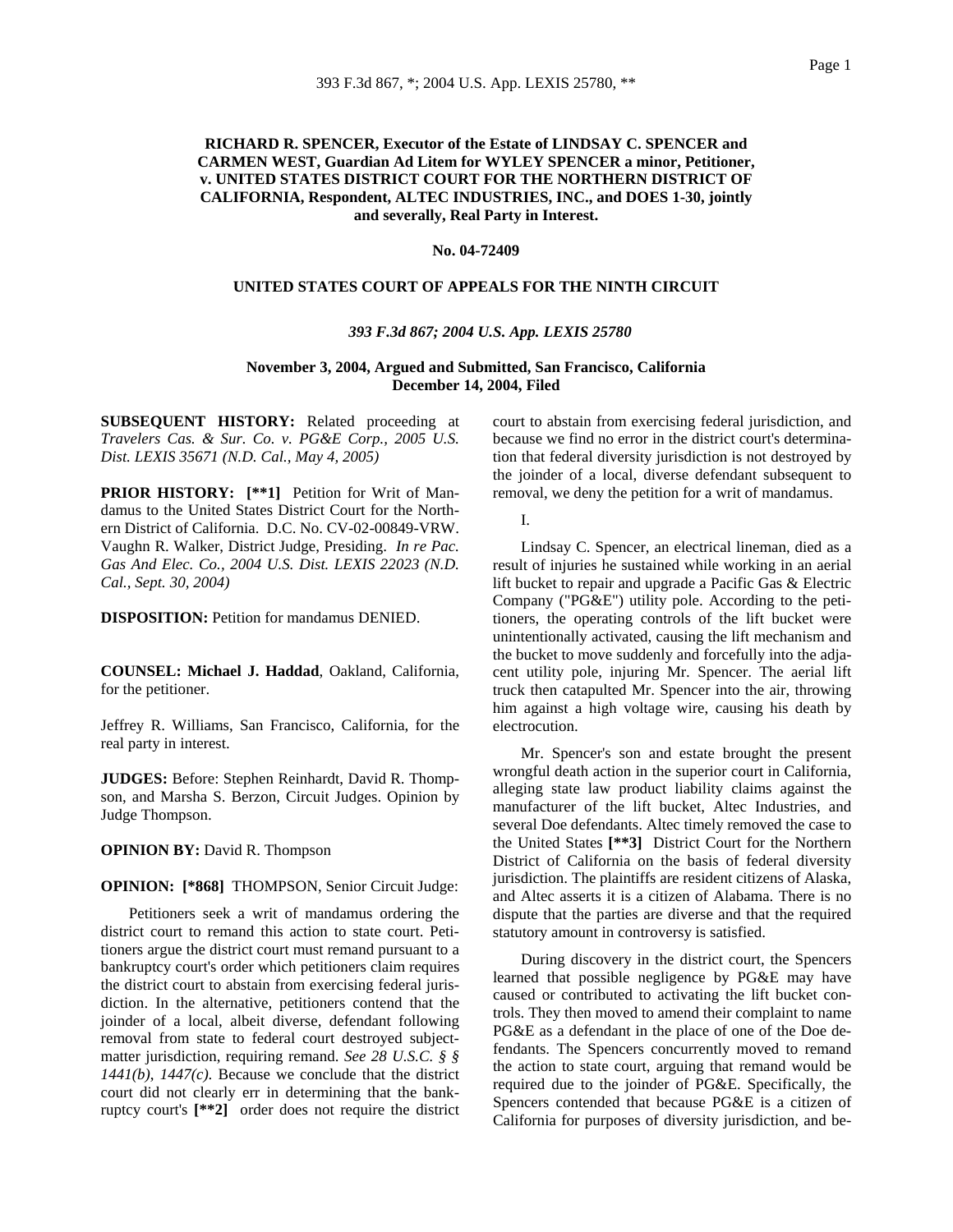cause *28 U.S.C. § 1441(b)* prohibits removal from state to federal court when at least one defendant is a citizen of the state in which the action is filed, the joinder of PG&E would destroy federal removal jurisdiction and require remand under *28 U.S.C. § 1447(c)*.

At the time the Spencers sought **[\*\*4]** to join PG&E as a defendant, PG&E was the Debtor in Chapter 11 bankruptcy proceedings in the Northern District of California. Accordingly, before the proposed joinder of PG&E could proceed, the Spencers **[\*869]** had to obtain relief from the automatic stay imposed by *11 U.S.C. § 362(a)*. The Spencers, and PG&E by joint stipulation, obtained that relief by order of the bankruptcy court. The bankruptcy court order modified the automatic stay to permit joinder of PG&E "as a defendant in the State Court Action."

Relying on the language of the bankruptcy court's order, the Spencers supplemented their argument for remand to state court, contending that the order permitted their action to proceed exclusively in state court and therefore required the district court to abstain from exercising federal jurisdiction.

The district court granted the Spencers' motion to join PG&E as a defendant, but denied their motion to remand the action to state court. The district court rejected the notion that the bankruptcy court's order limited federal court non-bankruptcy jurisdiction. The district court concluded that the bankruptcy court's order was limited to lifting the automatic stay **[\*\*5]** and did not require abstention. The district court also rejected the Spencers' contention that the *§ 1441(b)* "forum defendant" rule, which limits federal removal jurisdiction, required remand to state court. The district court determined that the "forum defendant" rule is procedural rather than jurisdictional, and thus the addition of a local defendant did not require remand so long as removal was proper at the time the case was removed to federal court. The district court declined to certify its order for interlocutory appeal, and the petitioners then filed this petition for a writ of mandamus.

# II.

"The remedy of mandamus is a drastic one, to be involved only in extraordinary situations." *Kerr v. United States Dist. Court, 426 U.S. 394, 402, 48 L. Ed. 2d 725, 96 S. Ct. 2119 (1976)*. The writ of mandamus "has traditionally been used in the federal courts only 'to confine an inferior court to a lawful exercise of its prescribed jurisdiction or to compel it to exercise its authority when it is its duty to do so.'" *Id.* (quoting *Will v. United States, 389 U.S. 90, 95, 19 L. Ed. 2d 305, 88 S. Ct. 269 (1967))* (quoting *Roche v. Evaporated Milk Ass'n, 319 U.S. 21, 26, 87 L. Ed. 1185, 63 S. Ct. 938 (1943)).* **[\*\*6]** Because of the exceptional and extraordinary nature of mandamus, we have developed a five-factor test for evaluating the propriety of mandamus:

> (1) The party seeking the writ has no other adequate means, such as a direct appeal, to attain the relief he or she desires.

> (2) The petitioner will be damaged or prejudiced in a way not correctable on appeal.

> (3) The district court's order is clearly erroneous as a matter of law.

> (4) The district court's order is an oftrepeated error, or manifests a persistent disregard of the federal rules.

> (5) The district court's order raises new and important problems, or issues of law of first impression.

*See Bauman v. United States Dist. Court, 557 F.2d 650, 654-55 (9th Cir. 1977)*.

Of the foregoing five *Bauman* factors, we have stated "'it is clear that the third factor, the existence of clear error as a matter of law, is dispositive.'" *Calderon v. United States Dist. Court, 134 F.3d 981, 984 (9th Cir. 1998)* (quoting *Executive Software N. Am., Inc. v. United States Dist. Court, 24 F.3d 1545, 1551 (9th Cir. 1994))*. Given the dispositive nature of the third *Bauman* **[\*\*7]** factor, we consider that factor first.

## **[\*870]** A.

Applying the third *Bauman* factor to the petitioners' first asserted ground for relief, we conclude the district court did not commit clear error in its determination that the bankruptcy court's order lifting the automatic stay did not purport to require the district court to abstain from exercising otherwise proper federal jurisdiction.

The bankruptcy court's order lifting the automatic stay provides, in pertinent part, that the stay is lifted for the "limited purpose of allowing [the Spencers] to add PG&E as a defendant in the State Court Action and for the parties to litigate the State Court Action to final judgment in the Superior Court of the State of California." *In re Pacific Gas & Elec.*, No. 01-30923 (Bankr. N.D. Ca. Dec. 28, 2003). As the district court noted, the terms of the order do not reflect an intention that the district court abstain from exercising its otherwise proper jurisdiction. Even assuming (without deciding) that the bankruptcy court could require such abstention, the order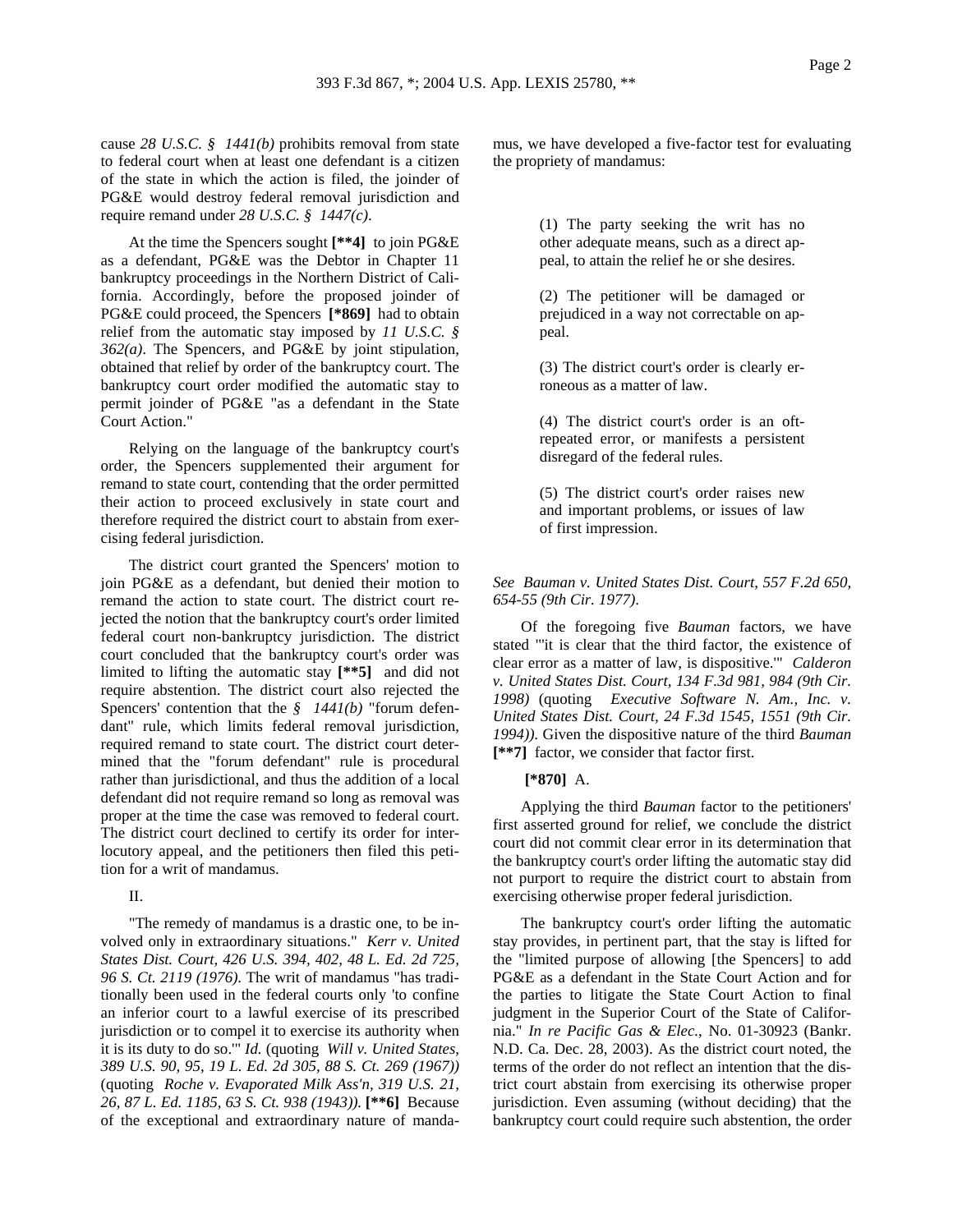simply reflects the bankruptcy court's intention, pursuant to the stipulation of the parties, to lift the automatic stay to permit **[\*\*8]** the litigation to proceed.

We conclude the district court did not clearly err as a matter of law in determining that the bankruptcy court's order did not limit the district court's jurisdiction. Thus, the petitioners have failed to satisfy the third *Bauman* factor with regard to the first ground on which they predicate their application for a writ of mandamus.

B.

We next consider the petitioners' contention that the district court should have remanded the case to state court because, once PG&E was added as a defendant, the district court lost subject-matter jurisdiction.

A civil action brought in a state court over which federal courts have original jurisdiction may be removed by the defendant to the appropriate district court. *28 U.S.C. § 1441(a)*. However, *§ 1441(b)* imposes a limitation on actions removed pursuant to diversity jurisdiction: "such action[s] shall be removable only if none of the parties in interest properly joined and served as defendants is a citizen of the State in which such action is brought." *28 U.S.C. § 1441(b)*. This "forum defendant" rule "reflects the belief that [federal] diversity jurisdiction is **[\*\*9]** unnecessary because there is less reason to fear state court prejudice against the defendants if one or more of them is from the forum state." Erwin Chemerinsky, *Federal Jurisdiction* § 5.5, at 345 (4th ed. 2003).

It is thus clear that the presence of a local defendant at the time removal is sought bars removal. *28 U.S.C. § 1441(b)*. What is less clear is whether the joinder of a local, but completely diverse defendant, after an action has been removed to federal court, requires remand. This is the question we confront in this case. The district court concluded it was not required to remand the case to state court, and we agree. n1

> n1 The district court considered, and ultimately rejected, the petitioners' alternative argument that the district court, although perhaps not required to remand the case, nonetheless had the discretion to do so. Because we conclude that the district court did not err in declining to remand the case, we need not decide whether a district court might, under similar circumstances, have remanded the case to state court as an exercise of its discretion. *See Devore v. Transp. Tech. Corp., 914 F. Supp. 355 (W.D. Mo. 1996)*; *Trask v. Kasenetz, 818 F. Supp. 39 (E.D.N.Y. 1993)*.

**[\*871]** Challenges to removal jurisdiction require an inquiry into the circumstances at the time the notice of removal is filed. When removal is proper at that time, subsequent events, at least those that do not destroy original subject-matter jurisdiction, do not require remand. *See*, *e.g.*, *Van Meter v. State Farm Fire & Cas. Co., 1 F.3d 445, 450 (6th Cir. 1993)* (characterizing removal jurisdiction as "necessarily tied to a temporal reference point, namely the time of removal"); *In re Shell Oil, 966 F.2d 1130, 1133 (7th Cir. 1992)* (stating that nothing in the text or legislative history of *§ 1447(c)* alters the "traditional view" that "jurisdiction present at the time a suit is filed or removed is unaffected by subsequent acts").

Because the joinder of PG&E did not affect the propriety of the district court's original subject-matter jurisdiction, we need not decide whether an event occurring subsequent to removal which would defeat original subject-matter jurisdiction divests a district court of jurisdiction and requires remand. *Compare Van Meter, 1 F.3d at 450*, *Shell Oil, 966 F.2d at 1133*, and *Poore v. American-Amicable Life Ins. Co., 218 F.3d 1287 (11th Cir. 2000)* **[\*\*11]** (events subsequent to removal do not divest a district court of subject-matter jurisdiction), *with Mayes v. Rapoport, 198 F.3d 457, 461-63 (4th Cir. 1999)*, *Cobb v. Delta Exps., Inc., 186 F.3d 675, 677 (5th Cir. 1999)*, and *Casas Office Machs. v. Mita Copystar Am., 42 F.3d 668, 673-75 (1st Cir. 1995)* (events subsequent to removal which destroy federal subject-matter jurisdiction require remand).

We conclude that the post-removal joinder of PG&E, a "forum defendant," did not oust the district court of subject-matter jurisdiction. The forum defendant rule of *28 U.S.C. § 1441(b)* is only applicable at the time a notice of removal is filed. Because no local defendant was a party to the action at that time, and given the preservation of complete diversity of the parties thereafter, the district court did not err in denying the Spencers' motion to remand. n2 As stated above, we do not decide what the result would be if PG&E were a non-diverse defendant.

> n2 Our resolution of the local defendant issue would be the same whether we review for clear error as a matter of law under *Bauman, 557 F.2d at 654-55*, or for "ordinary error for a case involving 'supervisory mandamus'" under *In re Cement Antitrust Litigation, 688 F.2d 1297, 1307 (9th Cir. 1982)*, *aff'd sub nom. Arizona v. United States Dist. Court, 459 U.S. 1191, 75 L. Ed. 2d 425, 103 S. Ct. 1173 (1983)*.